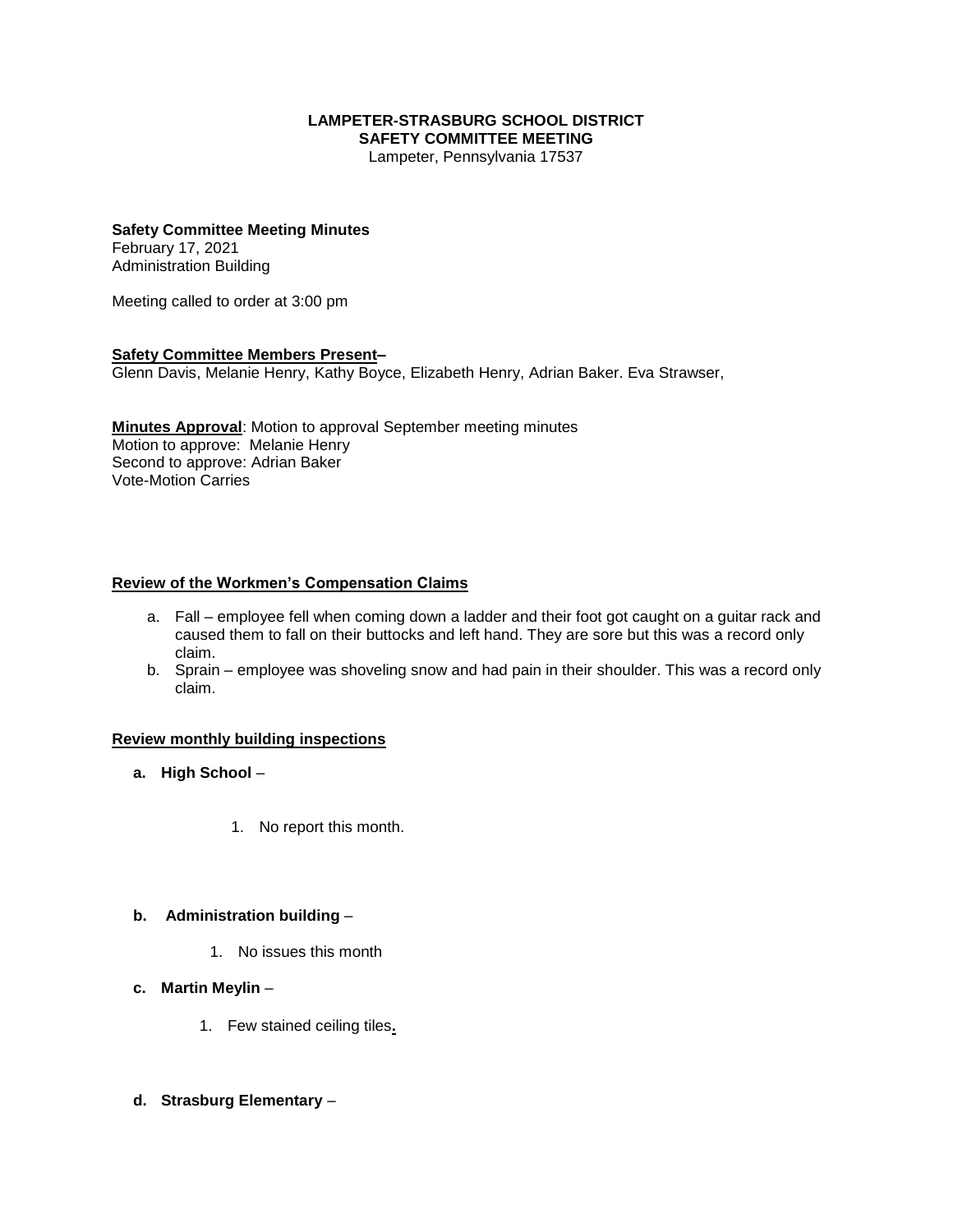1. No report this month.

### **e. Lampeter Elementary –**

1. Paver circles in the sidewalk have settled and are now a tripping hazard. These will get replaced with concrete this summer.

## **f. Hans Herr –**

1. Eyewash bottles need to be placed in the correct locations.

## **g. Maintenance building –**

1. No report this month.

#### **h. Grounds –**

1. No report this month

## **l. Field houses** –

1. No issues this month.

## **J. HH and LE Playground inspections -**

1. No issues this month

## **Items from the Committee**

- 1. The grab and go buckets have some expired items in them that need replaced.
- 2. UV light installation status.

Motion – Kathy Boyce

Second – Adrian Baker

Vote – Motion carries.

#### **Next Meeting – March 17, 2021 at 3pm in the Admin Board room**